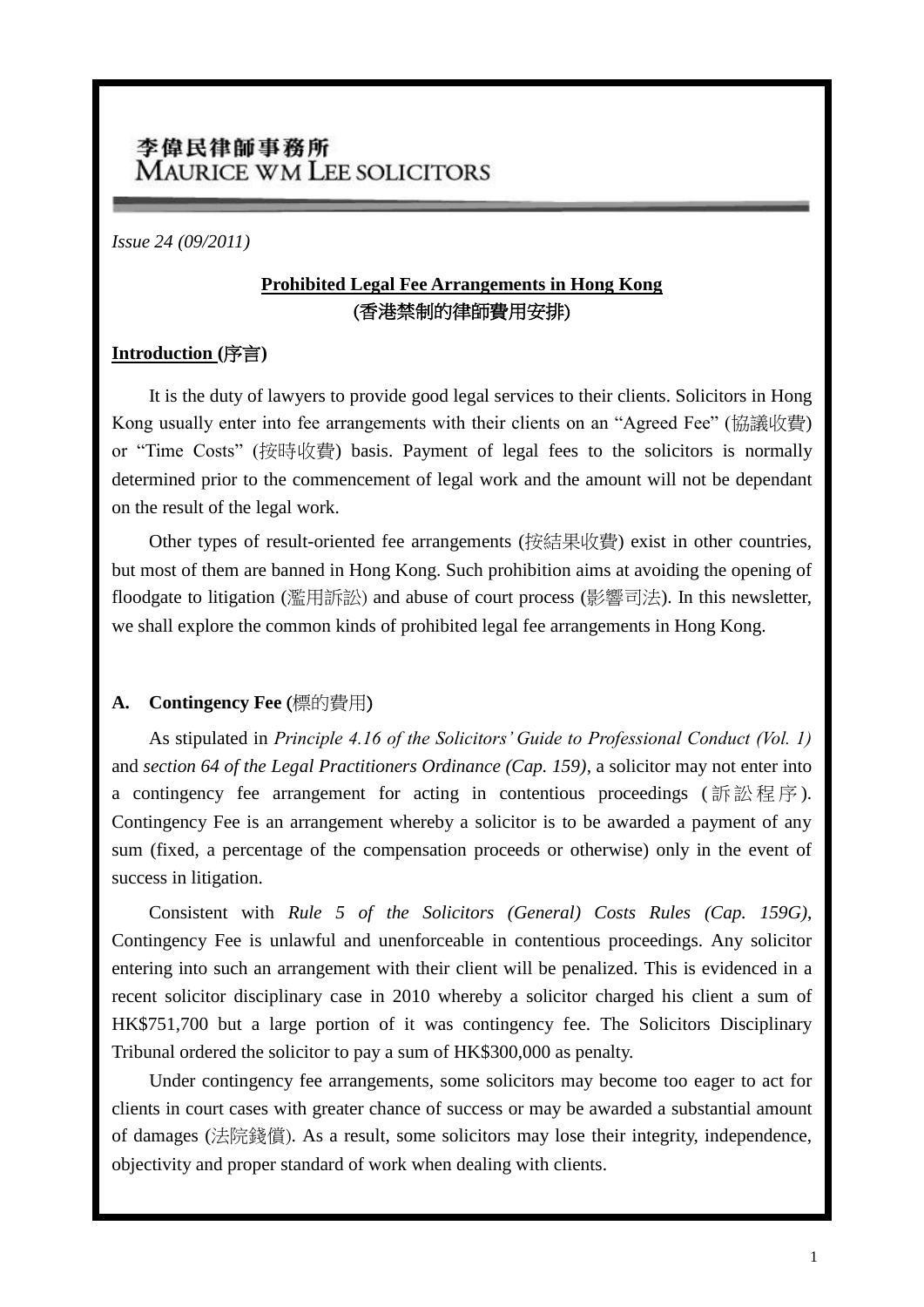# 李偉民律師事務所 **MAURICE WM LEE SOLICITORS**

In some jurisdictions, the term "Contingency Fee" is used interchangeably with the term "Conditional Fee" (有條件收費). In other jurisdictions, Conditional Fee may have a different implication. It may refer to a case in which a client was asked by a lawyer to pay an agreed basic fee but in the case of court success, the lawyer will be rewarded with an extra "bonus fee" on top of the basic fee.

### **B. Maintenance (**強行干預訴訟)

The term "Maintenance" is referred to as "an officious intermeddling with the disputes of others by someone who has no interest in the action nor any motive regarded in law as justification, by maintaining or assisting either party with money or otherwise, to prosecute or defend it" *British Cash and Parcel Conveyers Ltd v Lamson Store Service Co Ltd* [1908] 1 KB 1006 (CA).

In 2007, in *Unruh and Seeberger* [2007] 2 HKC 609, the Court of Final Appeal ruled that the prohibition of Champerty and Maintenance still applied in Hong Kong, the only common law jurisdiction where the two criminal offences still exist. To emphasize the gravity of these offences, *section 101I of Criminal Procedure Ordinance* states that any person attempting to disregard such rules will be liable to imprisonment for 7 years and a fine.

In recent years, the Hong Kong courts however have taken a more relaxed approach in relation to Maintenance. In line with *Unruh and Seeberger* [2007] 2 HKC 609, it is now accepted that Maintenance could be tolerated provided that :-

- (i) a person supporting another's litigation has a legitimate "common interest" (共同利  $\hat{\triangle}$ ) in the outcome of the litigation, including a genuine commercial interest. An association formed to protect fisheries and to prevent the pollution of rivers was held to have sufficient common interest for it to lawfully support an action brought by its members who claimed that their fishery was being polluted by effluents from the defendant's ironworks; and
- (ii) the act of supporting another's litigation would advance the person's "access to justice" (彰顯公義). Without such support, the plaintiff would have been unable to pursue a claim which is considered perfectly good in law. It must also be stressed that it is a fundamental right of any person to be allowed access to the courts in accordance with *article 35 of the Basic Law*.

l